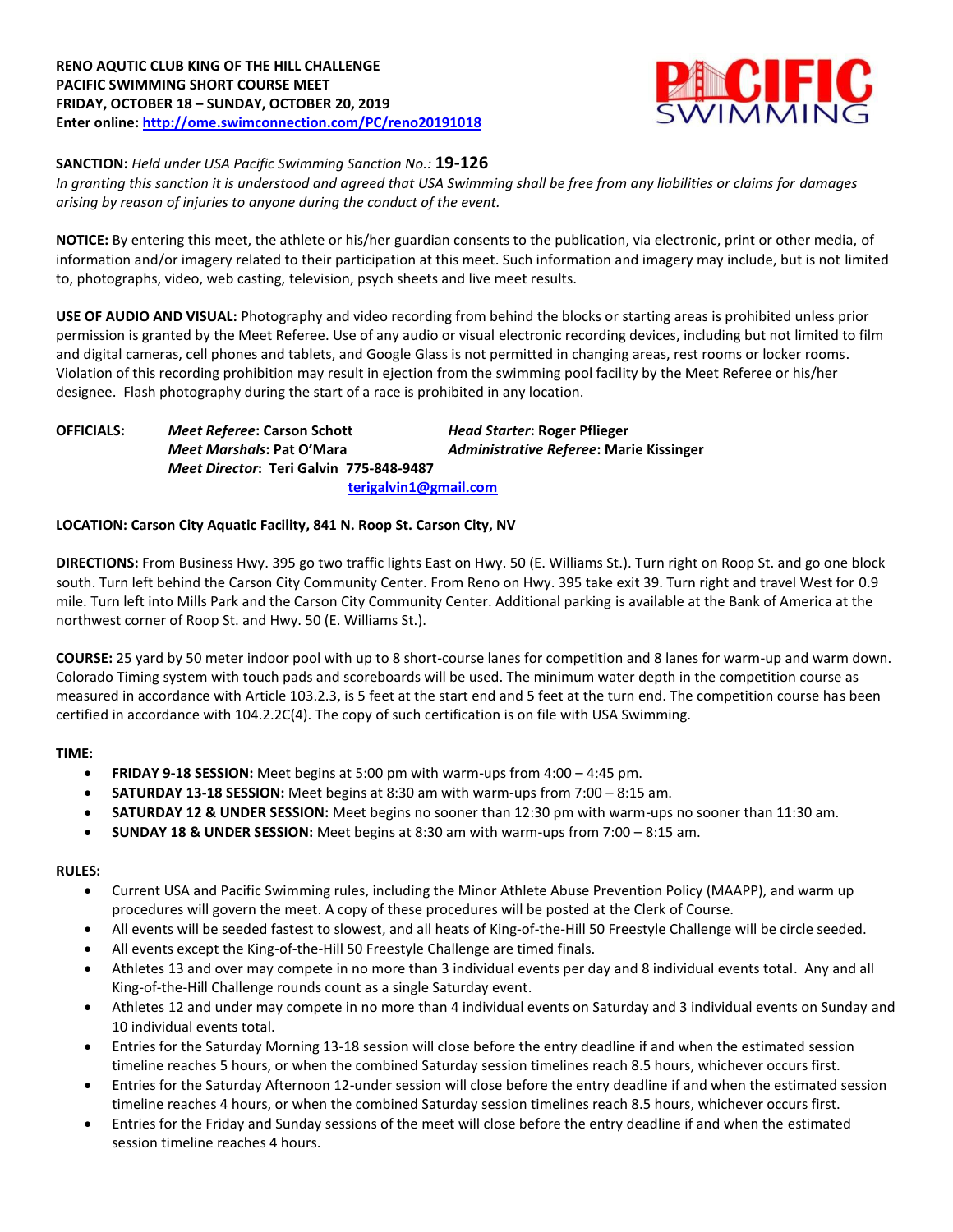- If local conditions warrant, the Meet Referee, with the concurrence of the Meet Director, may require a mandatory scratch down. Immediate cash refunds will be given for any mandatory scratch downs.
- **All coaches and deck officials must wear their valid USA Swimming membership cards in a visible manner at all times while on deck. All coaches are required to sign in and present their valid 2019 or 2020 registration card before coaching athletes at the meet. Except for coaches accompanying athletes participating under the provisions of 202.8 or USA Swimming's "open border" policy, all persons acting in any coaching capacity must show proof of current USA Swimming coach membership.**

### **KING-OF-THE-HILL 50 FREESTYLE CHALLENGE:**

- Open to athletes ages 13-18 who **enter the King of the Hill Challenge (event 7 for girls or event 8 for boys).**
- The Challenge is a multiple-round championship elimination swum over 2 days, as shown in the schedule of events, starting with the top 64 times in each gender from Events 7 and 8, and continuing with the top 32, 16, 8, 4, and 2 times respectively from each previous round until there is one champion for each gender, the King of the Hill, who will receive a distinctive award.
- The 2nd through 8th finishers in each gender will also receive distinctive awards.
- All heats of all rounds of the King of the Hill 50-free Challenge will be circle-seeded.
- **King of the Hill participants who wish to scratch their remaining rounds are requested to notify the Referee within 10 minutes of the conclusion of the previous round**.

#### **DISTANCE:**

- **Per Zone-4 policy, to be eligible to enter the 1650 freestyle, an athlete must have previously established an official time in an event of 400y/400m or longer.**
- All athletes entered in the 500 Free and 1650 Free on Friday must be **checked in by 5:00 pm on Friday otherwise they will be considered scratched from the event**.
- The 500 Free and 1650 Free will be swum alternating women's and men's heats.
- All athletes in the 500 Free must provide their own lap counters. All athletes in the 1650 Free must provide their own timers and lap counters.
- If local conditions warrant, the Meet Referee may combine women's and men's heats.

**UNACCOMPANIED ATHLETES:** Any USA Swimming athlete-member competing at the meet must be accompanied by a USA Swimming member-coach for the purposes of athlete supervision during warm-up, competition and warm-down. If a coach-member of the athlete's USA Swimming Club does not attend the meet to serve in said supervisory capacity, it is the responsibility of the athlete or the athlete's legal guardian to arrange for supervision by a USA Swimming member-coach. The Meet Director or Meet Referee may assist the athlete in making arrangements for such supervision; however, it is recommended that such arrangements be made in advance of the meet by the athlete's USA Swimming Club Member-Coach.

**RACING STARTS:** Each athlete must be certified by a USA Swimming Member-Coach as being proficient in performing a racing start or must start the race in the water. It is the responsibility of the athlete or the athlete's legal guardian to ensure compliance with this requirement.

**RESTRICTIONS:** the following restrictions apply to all areas of the meet venue including the pool deck, locker rooms, spectator seating or standing areas, and all areas used by athletes during the meet and during warm-up periods.

- No smoking or use of tobacco products.
- No sale or use of alcoholic beverages.
- No glass containers.
- No propane heaters.
- No animals except working service animals are permitted.
- Deck changes are prohibited.
- IMPORTANT: All floor and wall vents must be kept clear at all times to ensure proper air circulation in the facility.
- There will be closed areas of the deck. Cooperation of athletes, families, and coaches will be appreciated.
- Destructive devices, to include but not limited to, explosive devices and equipment, firearms (open or concealed), blades, knives, mace, stun guns and blunt objects are strictly prohibited in the swimming facility and its surrounding areas. If observed, the Meet Referee or his/her designee may ask that these devices be stored safely away from the public or removed from the facility. Noncompliance may result in the reporting to law enforcement authorities and ejection from the facility. Law enforcement officers (LEO) are exempt per applicable laws.
- Operation of a drone, or any other flying apparatus, is prohibited over the venue (pools, athlete/coach areas, spectator areas and open ceiling locker rooms) any time athletes, coaches, officials and/or spectators are present.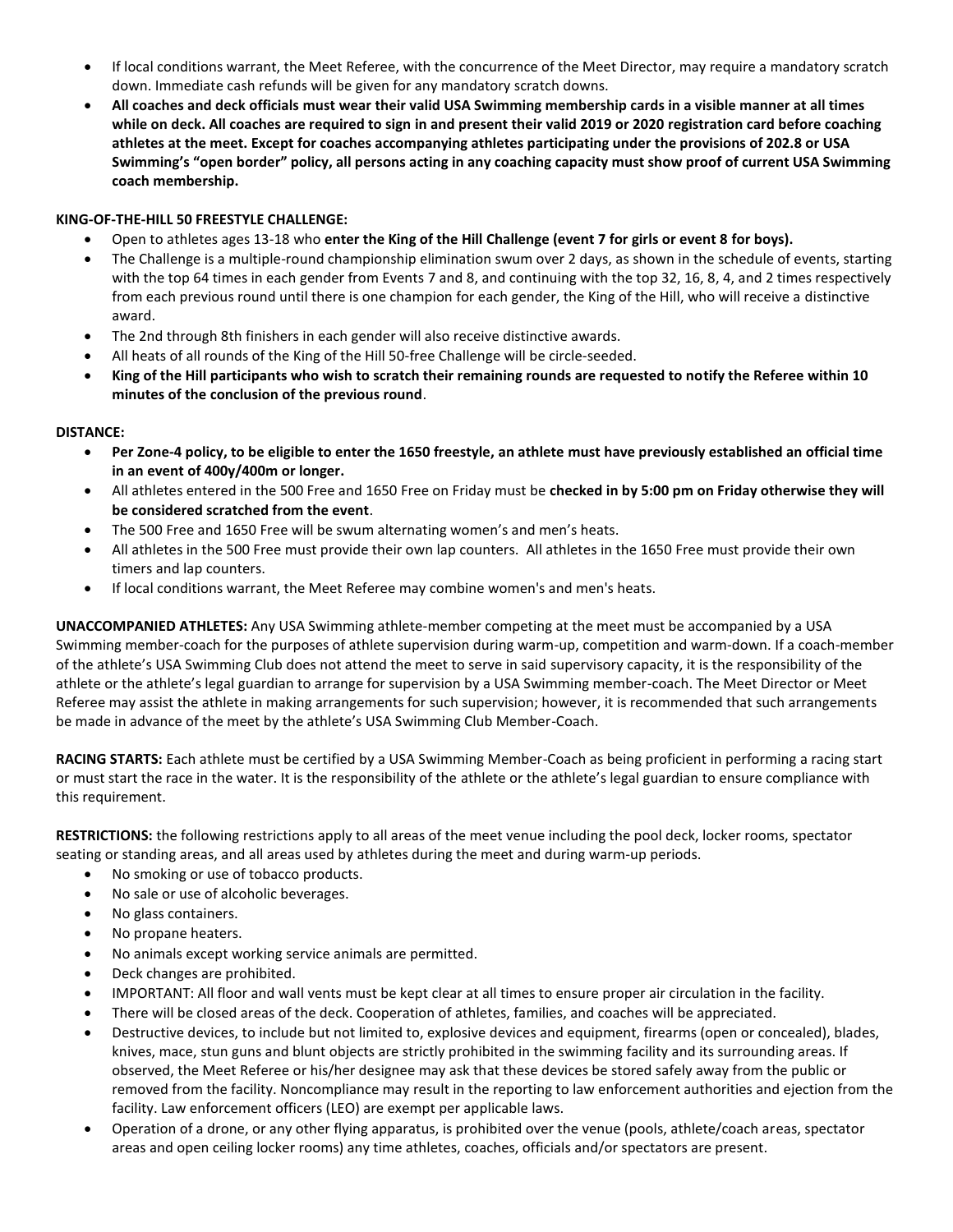#### **ELIGIBILITY:**

- **The meet is open to all 18-under athletes** who are current athlete members of USA Swimming.
- Athletes must enter their name and registration number exactly as they are shown on their USA Swimming Registration. If this is not done, it may be difficult to match the athlete with the registration and times database. The meet host must check all athlete registrations against the SWIMS database and if not found to be registered, the Meet Director shall accept the registration at the meet (a \$10 surcharge will be added to the regular registration fee). Duplicate registrations will be refunded by mail.
- Entries with "NO TIME" WILL be accepted **(exception: see Distance eligibility rules).**
- **Disabled athletes, attached or unattached, are welcome to attend this meet and should contact the Meet Director or Meet Referee regarding special accommodations on entry times and seeding per Pacific Swimming policy.**
- The athlete's age will be the age of the athlete on the first day of the meet.

**CHECK-IN: This meet is deck seeded.** Athletes must check in at the Clerk of Course. Close of check in for the first 4 events each day shall be 30 minutes before the start of the session. The remaining events shall be closed for seeding (EXCEPTION: see distance rules) no earlier than 30 minutes prior to the estimated time of the start of the first heat of the event. **Athletes who do not check in for an event will be automatically scratched and may not compete in that event.**

**SCRATCHES & NO-SHOWS:** Any athlete not reporting for or competing in an individual event shall not be penalized. Athletes who must withdraw from an event after it is seeded are requested to inform the referee immediately. King of the Hill participants who scratch or no-show a King of the Hill round become ineligible for all subsequent rounds, and are still subject to the daily event limits.

**ENTRY TIMES:** Entries must be submitted using the athlete's best short-course yards time for each event. All entry times must be submitted in yards.

**ENTRY FEES:** \$4.00 per event plus a \$9.00 participation fee per athlete to help cover meet expenses. Entries will be rejected if payment is not sent at time of request. NO REFUNDS will be given except in the case of a mandatory scratch-down.

**ENTRY DEADLINES:** Entries for each session will close by the applicable deadline listed below, **or when a session becomes full and is closed early per the rules section above, whichever is first.** NO LATE ENTRIES WILL BE ACCEPTED. NO DECK ENTRIES OR ENTRY CHANGES WILL BE ALLOWED. **Check<http://ome.swimconnection.com/PC/reno20191018> for session open or closed status.**

**ONLINE ENTRIES:** Enter on-line at **<http://ome.swimconnection.com/PC/reno20191018>** to receive immediate confirmation. The "billing information" email should be brought to the meet as proof of entry **.** This method requires payment by credit card. Swim Connection, LLC charges a processing fee for this service, equal to \$1 per athlete plus 5% of the total Entry Fees. Please note that the processing fee is a separate fee from the Entry Fees. **Entering online is a convenience, is completely voluntary, and is in no way required or expected of an athlete by Pacific Swimming.** If you do not wish to pay the processing fee, enter the meet using a mail entry. *Online entries will not be accepted after 11:59 pm, Wednesday, October 9, 2019.*

**MAILED ENTRIES:** Fill out the provided Consolidated Entry Form completely for each athlete in your family, including best yards time for each event. Cut out your entry card(s) and mail to the address below. *Mailed entries must be postmarked no later than 11:59 pm Monday, October 7, 2019, and may be rejected if a session is already full before the postmark date.*

- **Make check payable to: Reno Aquatic Club**
- **Mail Entries to**: **Meet Director, Reno Aquatic Club, PO Box 7064, Reno, NV 89510**

If you would like confirmation of entry, please include a self-addressed stamped envelope or postcard. If Sent by Express Mail or FEDEX indicate \*NO SIGNATURE REQUIRED FOR DELIVERY\*. No signature will be available for mailed entries.

#### **AWARDS:**

- **Team High Point**: Trophies  $1^\text{st} 3^\text{rd}$
- **Individual events:** Ribbons 1<sup>st</sup> thru 8<sup>th</sup> place in each age group (8-Under, 9-10, 11-12, 13-14, and 15-18).
- **King of the Hill Challenge:** The boys' and girls' champion will each receive a King of the Hill Trophy. The 2<sup>nd</sup> through 8<sup>th</sup> King of the Hill finishers will receive distinctive awards.
- **Team Award Scoring:** Events will be scored for 1<sup>st</sup> through 8<sup>th</sup> place for all events as follows: 9-7-6-5-4-3-2-1
- Each club is asked to designate a representative to collect the awards for the athletes. Awards will be handed out at the end of the Sunday session. Unclaimed awards will not be mailed.

**ADMISSION:** Free. A three day program will be available for \$5.00.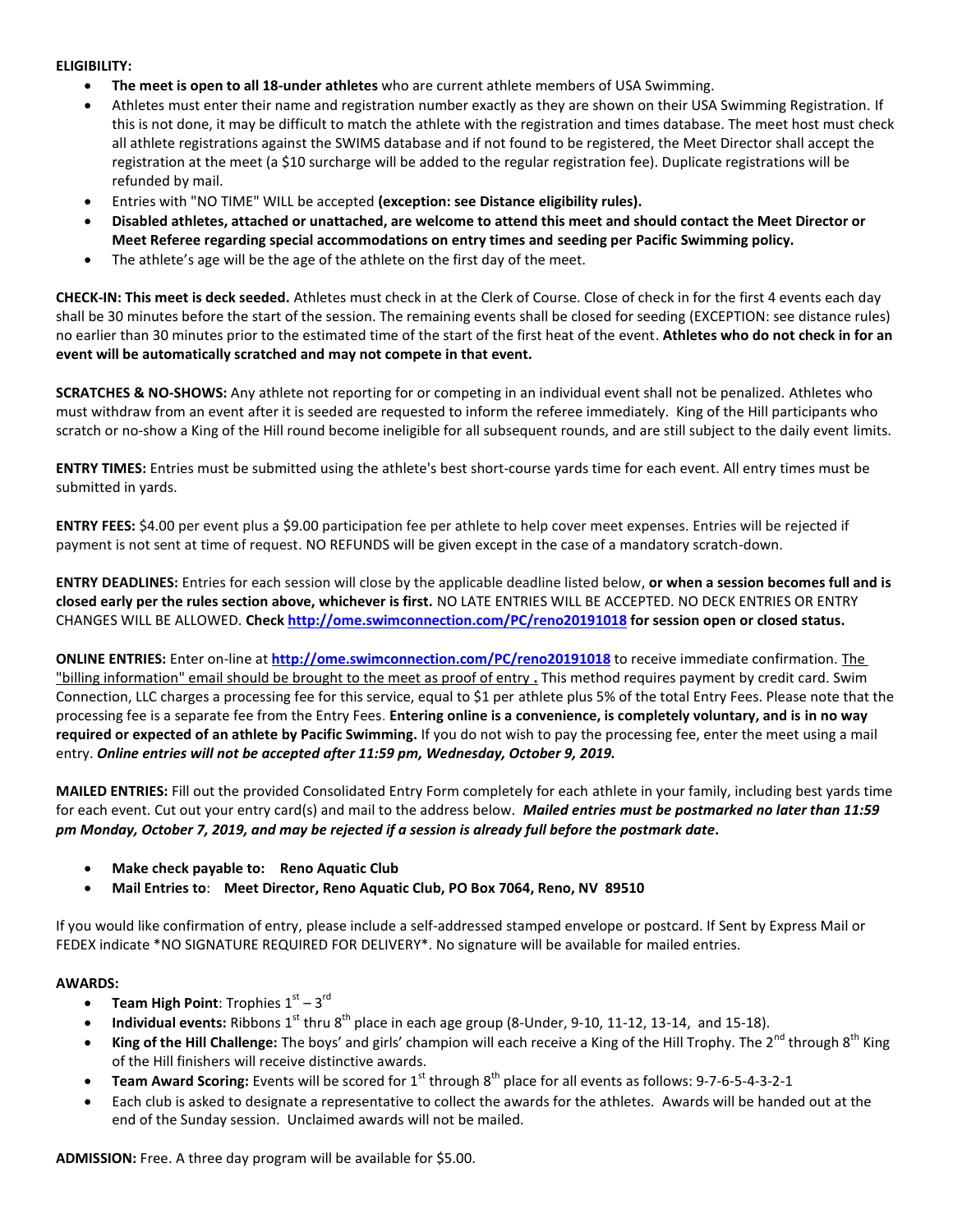**SNACK BAR & HOSPITALITY:** A snack bar will be available each day. BREAKFAST WILL BE AVAILABLE EACH DAY. Hospitality and lunches will be served to all working officials and coaches.

**TIMERS:** Clubs will be assigned lanes based on the number of athletes from each club (host club will not be expected to time). All athletes in the 1650 Free must provide their own timers.

**MINIMUM OFFICIALS:** All available USA Swimming members certified officials are welcomed and encouraged to work at this meet. As the number of certified officials allows, interested parents/trainees are also welcome to shadow working officials for education and/or mentoring. **Participating clubs are requested to provide at least the following number of certified and carded officials for each session:**

| Club athletes entered in session | <b>Trained and carded officials needed</b> |
|----------------------------------|--------------------------------------------|
| $1 - 10$                         |                                            |
| 11-25                            | 1                                          |
| 26-50                            | 2                                          |
| $51 - 75$                        | 3                                          |
| 76-100                           | л                                          |
| 101 or more                      |                                            |

## **SCHEDULE OF EVENTS:**

# **Friday Evening 9-18 Session**

| Girls<br>Event# | <b>Age Group</b> | Event           | <b>Boys</b><br>Event# |
|-----------------|------------------|-----------------|-----------------------|
| 1               | 11-18            | 400 IM          | 2                     |
| ર               | $9 - 18$         | <b>500 Free</b> |                       |
| 5               | 11-18            | 1650 Free*      | 6                     |

\*Per Zone-4 policy, to be eligible to enter the 1650 freestyle, an athlete must have previously established an official time in an event of 400y/400m or longer.

## **Saturday Morning 13-18 Session**

| Girls<br>Event# | <b>Age Group</b> | Event                            | <b>Boys</b><br>Event# |
|-----------------|------------------|----------------------------------|-----------------------|
| 7               | 13-18            | 50 Free                          | 8                     |
|                 |                  | King of the Hill Challenge (KOH) |                       |
| 9               | 13-18            | 200 Fly                          | 10                    |
| 11              | 13-18            | 100 Back                         | 12                    |
| 13              | 13-18            | 100 Breast                       | 14                    |
| кон             | 13-18            | 50 Free top 64                   | <b>KOH</b>            |
| 15              | 13-18            | 200 Free                         | 16                    |
| 17              | 13-18            | <b>100 Flv</b>                   | 18                    |
| 19              | 13-18            | 200 Breast                       | 20                    |
| кон             | 13-18            | 50 Free top 32                   | кон                   |

# **Saturday Afternoon 12-under Session**

| Girls<br>Event# | <b>Age Group</b> | Event      | <b>Boys</b><br>Event# |
|-----------------|------------------|------------|-----------------------|
| 21              | 9-12             | 200 Free   | 22                    |
| 23              | 12 & under       | 50 Breast  | 24                    |
| 25              | 8 & under        | 25 Breast  | 26                    |
| 27              | 12 & under       | 50 Fly     | 28                    |
| 29              | 9-12             | 100 Breast | 30                    |
| 31              | 12 & under       | 100 IM     | 32                    |
| 33              | 8 & under        | 25 Fly     | 34                    |
| 35              | 12 & under       | 100 Back   | 36                    |
| 37              | 10 & under       | $100$ Free | 38                    |
| 39              | 11-12            | 50 Free    | 40                    |

## **Sunday 18-under Session**

| Girls<br>Event# | <b>Age Group</b> | Event           | <b>Boys</b><br>Event# |
|-----------------|------------------|-----------------|-----------------------|
| кон             | 13-18            | 50 Free top 16  | кон                   |
| 41              | 13-18            | 200 Back        | 42                    |
| 43              | 12 & under       | 50 Back         | 44                    |
| 45              | 8 & under        | 25 Back         | 46                    |
| кон             | 13-18            | 50 Free top 8   | кон                   |
| 47              | 9-18             | 200 IM          | 48                    |
| 49              | 8 & under        | 25 Free         | 50                    |
| кон             | 13-18            | 50 Free top 4   | <b>KOH</b>            |
| 51              | $9 - 12$         | 100 Fly         | 52                    |
| 53              | 11-18            | <b>100 Free</b> | 54                    |
| 55              | 10 & Under       | 50 Free         | 56                    |
| кон             | 13-18            | 50 Free top 2   | кон                   |